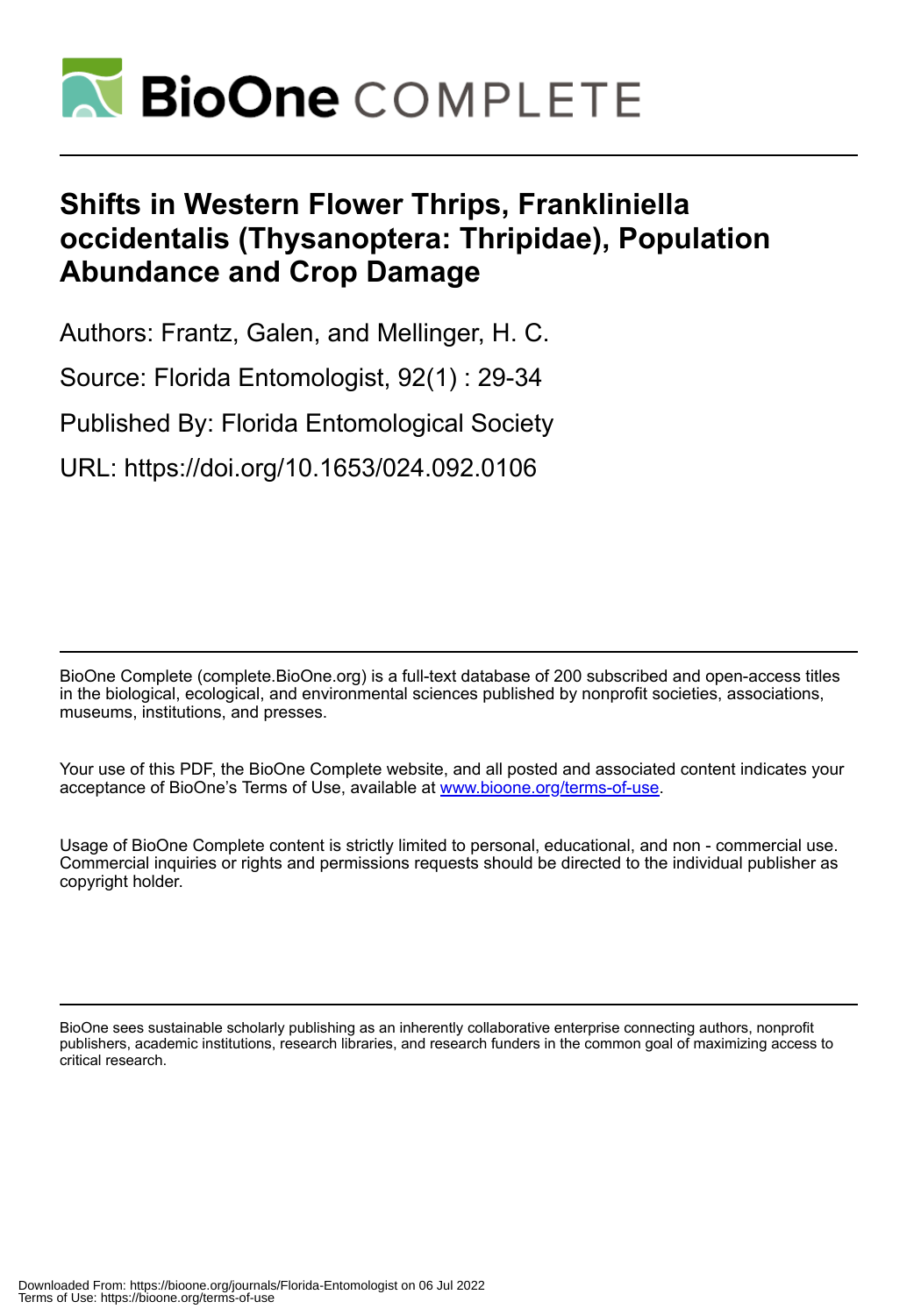## SHIFTS IN WESTERN FLOWER THRIPS, *FRANKLINIELLA OCCIDENTALIS* (THYSANOPTERA: THRIPIDAE), POPULATION ABUNDANCE AND CROP DAMAGE

GALEN FRANTZ AND H. C. MELLINGER Glades Crop Care, Inc., 949 Turner Quay. Jupiter, FL 33458

### ABSTRACT

Since the first report of Florida establishment in 1982, the western flower thrips (WFT), *Frankliniella occidentalis* (Pergande), has caused economic damage to vegetable crops, notably peppers, *Capsicum annuum* L. A survey of thrips infesting peppers in Palm Beach County, FL in 2006-07 showed that WFT populations were more prevalent than in a survey conducted in 1995-96, and exceeded economic thresholds for much of the growing season. The possible contribution of pyrethroid insecticide use to damaging populations of WFT is discussed.

Key Words: *Frankliniella occidentalis*, *Frankliniella bispinosa*, pepper, pyrethroid, *Orius insidiosus*

### RESUMEN

Desde el primer informe de su establecimiento en la Florida en 1982, el trips occidental de flores (WFT), *Frankliniella occidentalis* (Pergande), ha causado daño económico a los cultivos de hortalizas, notablemente en chile, *Capsicum annuum* L. Un reconocimiento de los trips que infestan chile en el Condado de Palm Beach en la Florida durante 2006-07 mostró que las poblaciones de WFT fueron más prevalentes que en el reconocimiento realizado en 1995-96, y fue en exceso del umbral económico por mucho de la temporada de crecimiento del cultivo. Se comenta sobre la posible contribución del uso de insecticidas piretroides hacia poblaciones dañinas de WFT.

The western flower thrips (WFT), *Frankliniella occidentalis*, became established in Florida in 1982 (Kirk & Terry 2003) and quickly adapted to local farming environments. By 1985, significant damage and economic losses had occurred in vegetable crops. The largest economic loss to this pest resulted from the transmission of Tomato Spotted Wilt Virus (TSWV) in tomato crops in north Florida and south Georgia. Additional damage resulted from WFT oviposition and feeding (Frantz & Mellinger 1990; Funderburk & Salguero 1989; McRitchie 1986).

WFT numbers have exploded in Palm Beach County, FL (PBC), resulting in severe feeding damage to peppers and less so in tomatoes. The rapid change in WFT abundance in Palm Beach County has been attributed to resistance development to spinosad (Spintor, Dow AgroScience), with the population increase exacerbated by frequent applications of pyrethroid insecticides (GCC, unpublished data). The development of high WFT populations is noteworthy because the Florida flower thrips (FFT), *Frankliniella bispinosa* (Morgan), historically the prevalent species, has not caused significant feeding damage to the pepper and tomato crops in PBC. In this paper we discuss the scope and dynamics of the WFT population shift in Palm Beach County and factors that contributed to the change.

#### MATERIALS AND METHODS

Thrips populations were monitored in surveys during the 1995-96 and 2006-07 pepper growing seasons at 3 different sites in Palm Beach County, Boynton Beach (1995-96), Delray Beach (2006-07) and Jupiter (both seasons). The Delray and Boynton Beach sites are separated by approximately 8 km, and are located about 48 km south of Jupiter.

Populations of thrips and a major predator, the minute pirate bug (MPB), *Orius insidiosus* (Say), were monitored by collecting samples of 15-25 pepper blooms into self-sealing plastic bags. The number of samples collected during a sample interval ranged from 1 (Boynton Beach) to 10 (Delray Beach). Two samples per interval were collected during both surveys in Jupiter. Sampled insects were killed with 70% isopropyl alcohol. Thrips were separated from blooms by agitating the sample with water and pouring the contents through a coarse screen to remove flower parts, followed by a fine (120-mesh) filter. The filtrate was transferred to Syracuse dishes for examination under 20-40 X magnification to count and separate adult thrips by species. Larval thrips were counted, but not identified to species. All samples collected within approximate weekly intervals were pooled and are reported as thrips per bloom.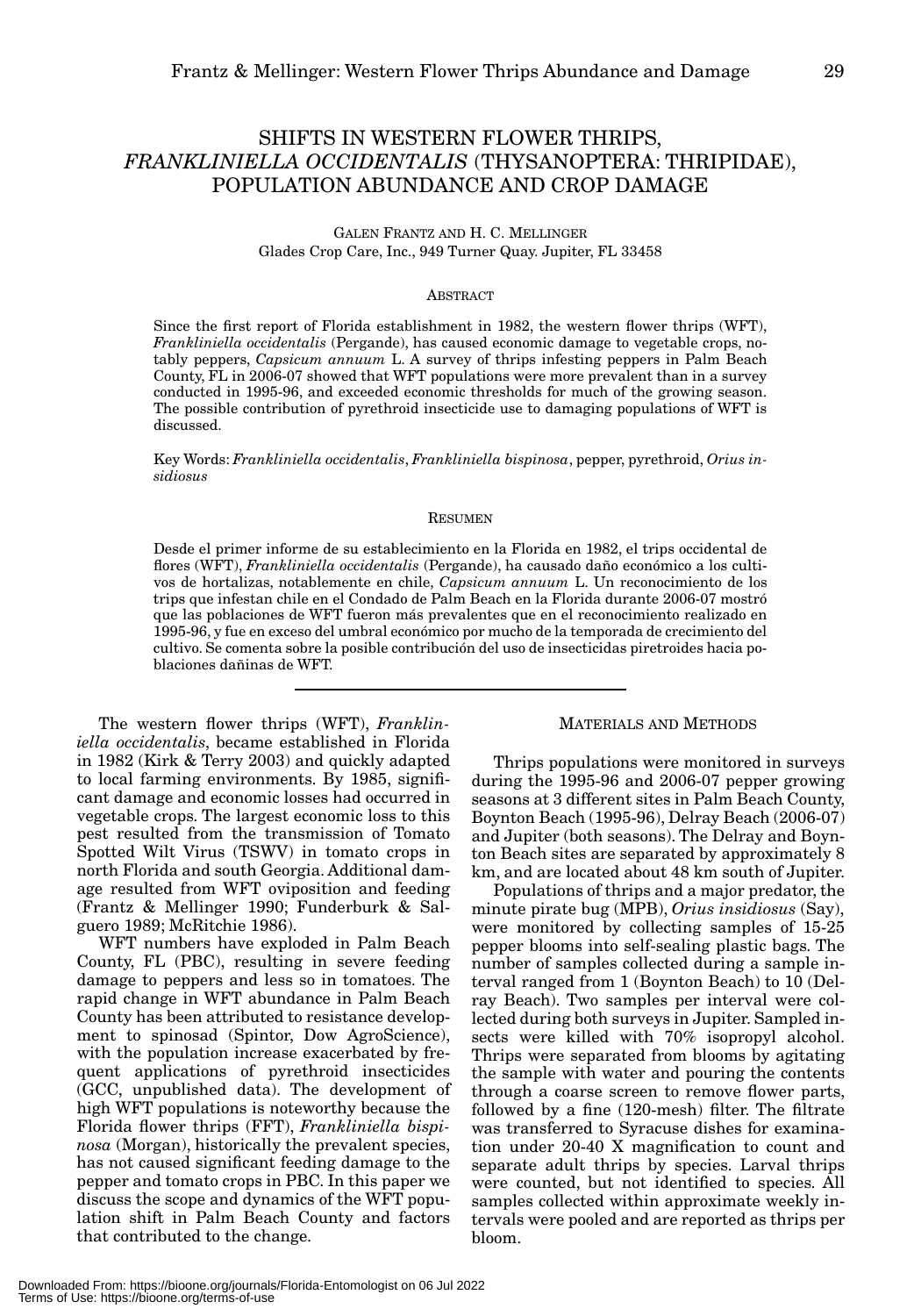To explore causes of the explosive WFT population increases observed in the PBC survey of 2006-07, a trial was conducted in Fort Pierce, FL, with candidate insecticides. Subsamples of thrips infesting pepper blooms were collected from plots treated with methoxyfenozide (Intrepid, Dow AgroScience), an insect growth regulator, permethrin (Pounce, FMC Corporation) and gammacyhalothrin (Proaxis, Loveland Products, Inc.), alone and in combination (Table 1). Test materials were applied at labeled rates on 05/08, 05/14 and 05/21/2007. The total number of MPB and thrips including adults and larvae, collected on each sampling date in each treated area was determined by the survey methods described above.

#### RESULTS

The results of the 1995-96 survey in Boynton Beach are shown in Fig. 1. FFT made up over 99% of the population with a fall and spring population peak of 5 thrips per bloom. During this period, no crop damage was detected. Fig. 2 shows the results of the 2006-07 survey in Delray Beach. Following an early season peak of 7 thrips/bloom during Nov, FFT declined to 0-0.3 thrips/bloom, and did not rebound until Apr, 4 months later. The WFT population was low from Sep through Dec, but increased rapidly as FFT declined, and continued to rise, reaching a peak of over 50 thrips/ bloom in Mar. A rapid decline followed and continued through the end of the crop. The ratio of thrips to MPB for each sampling date is shown in Fig. 3 (the MPB numbers have been multiplied by 100 for improved readability). MPB were present in fall and spring samples, but were absent from winter samples.

During both seasons in Jupiter, FFT were most numerous, although WFT were detected at the low level of 0.2 thrips/bloom in 1996. FFT populations peaked at 17 thrips/bloom in 1996 and in 2007 peaked at 34 and 46 thrips/bloom (Figs. 4 and 5).

Insecticides applied to peppers affected thrips populations, resulting in average numbers over the 3-week sampling period between approximately 200 thrips per sample in the untreated check and 600 in the gamma-cyhalothrin treated plots (Fig. 6). Total thrips populations in plots treated with permethrin were intermediate between these extremes (~350 per sample). Methoxyfenozide applications did not significantly affect numbers of thrips or MPB. Average numbers of MPB per sample ranged from approximately 1 per sample in gamma-cyhalothrin treatments to 4.6 in the permethrin treatments to approximately 7 in the untreated plot. Methoxyfenozide did not significantly affect MPB numbers.

#### **DISCUSSION**

The results show that WFT was virtually absent from Boynton Beach pepper crops in 1995- 96. Eleven years later, in the intensively farmed area around Delray Beach, the WFT population increased rapidly following the Dec-Jan decline in FFT. Growers were surveyed and reported thrips feeding damage to pepper pods and tomato fruits from Jan 2007 through May, the end of the growing season (GCC, unpublished data). WFT populations during this entire period exceeded the economic threshold of 2-3 thrips per bloom, recommended by the University of Florida, Institute of Food and Agricultural Sciences (Gillett et al. 2006). By comparison, FFT populations exceeded this level on only 1 sample date in Oct, and no thrips feeding damage to pods was reported by the growers.

Several important differences exist between Jupiter and the 2 southern survey sites. While the southern sites are intensively farmed by numerous large vegetable-growing interests, the Jupiter site is the only vegetable farm in the vicinity and is immediately adjacent to several large citrus groves. Dispersal of large numbers of FFT from citrus during the late winter blooming period is a common event, which is reflected in both surveys from the Jupiter site.

The Dec 2006 FFT decline in Delray Beach occurred when MPB numbers were adequate to control the thrips population through predation during the Oct-Dec period. Gillett et al. (2006) indicates biological control occurs when there is at least 1 predator per 180 prey. MPB undergo a

TABLE 1. AVERAGE NUMBER OF THRIPS, INCLUDING ADULTS AND LARVAE OF ALL SPECIES, AND MINUTE PIRATE BUGS (MPB) COLLECTED FROM PEPPERS IN FORT PIERCE, FL DURING MAY 2007.

| <b>TREATMENT</b>                    | <b>TOTAL THRIPS/SAMPLE</b><br>(ALL DATES | <b>MPB/SAMPLE</b><br>(ALL DATES) |
|-------------------------------------|------------------------------------------|----------------------------------|
| UTC                                 | 202.3                                    | 7.1                              |
| Methoxyfenozide                     | 206.4                                    | 7.3                              |
| Permethrin                          | 342.7                                    | 4.6                              |
| Permethrin + Methoxyfenozide        | 362.4                                    | 4.6                              |
| Gamma-cyhalothrin                   | 600.1                                    | 1.1                              |
| Gamma-cyhalothrin + Methoxyfenozide | 536.4                                    | $1.6\,$                          |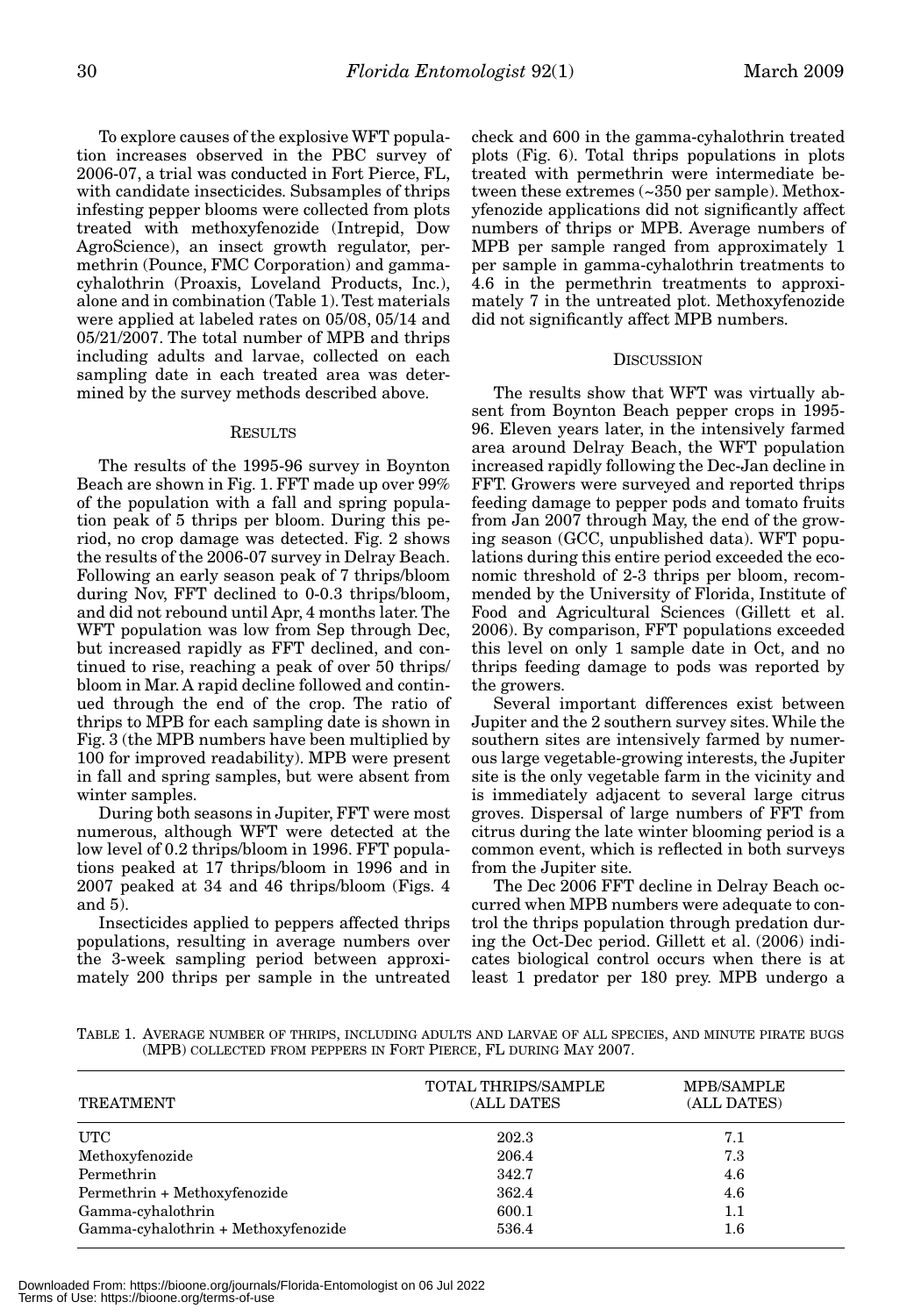

Fig. 1. Number of adult and larval thrips collected from pepper blooms, Boynton Beach, FL 1995-96.



Fig. 2. Number of adult and larval thrips collected from pepper blooms, Delray Beach, FL 2006-07.

Downloaded From: https://bioone.org/journals/Florida-Entomologist on 06 Jul 2022 Terms of Use: https://bioone.org/terms-of-use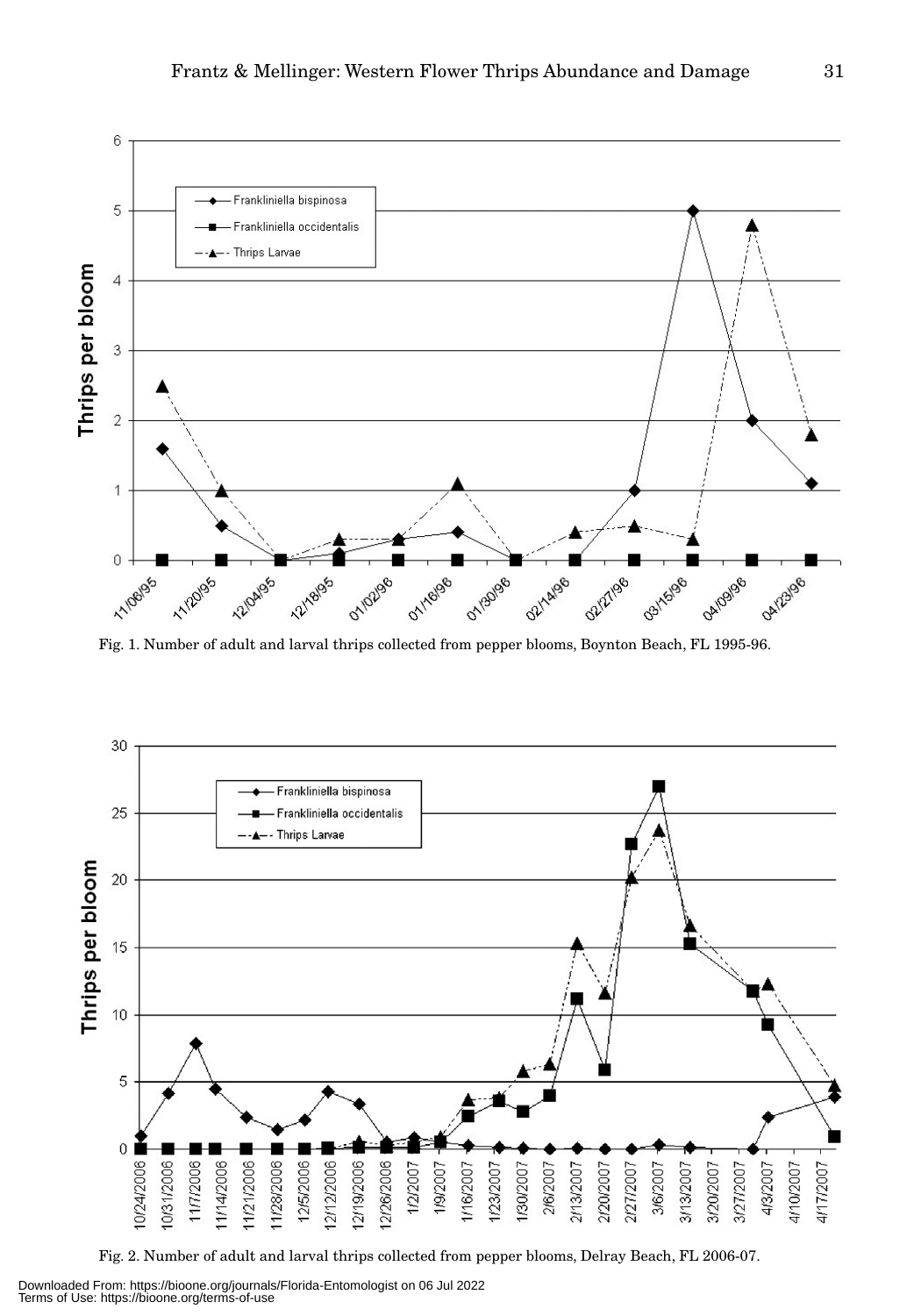

Fig. 3. Incidence of MPB, *Orius insidiosus*, in pepper blooms in Delray Beach, FL 2006-07. MPB counts are multiplied by 100.

winter reproductive diapause and were absent from Dec through Apr, both in Delray Beach and in Jupiter.

The distribution of thrips larvae throughout the crop cycle has economic importance. Larval numbers were low when FFT were abundant, yet larval numbers nearly equaled WFT adult numbers during the latter part of the season. The rapid increase in WFT adults and especially the abundance of larvae from Dec to Mar may be due in large part to the

absence of MPB. Baez et al. (2004) found that larvae of WFT are significantly more susceptible to predation by MPB than adults.

Further contributing to the WFT population explosion is frequent pyrethroid use. The explosion occurred during a period of intense insecticide use throughout the farming area, and many applications of several pyrethroid insecticides registered for use in peppers were made (GCC, unpublished data). Economically damaging popu-



Fig. 4. Number of adult and larval thrips collected rom pepper blooms, Jupiter, FL 1996.



Fig. 5. Number of adult and larval thrips collected from pepper blooms, Jupiter, FL 2006-07.

Downloaded From: https://bioone.org/journals/Florida-Entomologist on 06 Jul 2022 Terms of Use: https://bioone.org/terms-of-use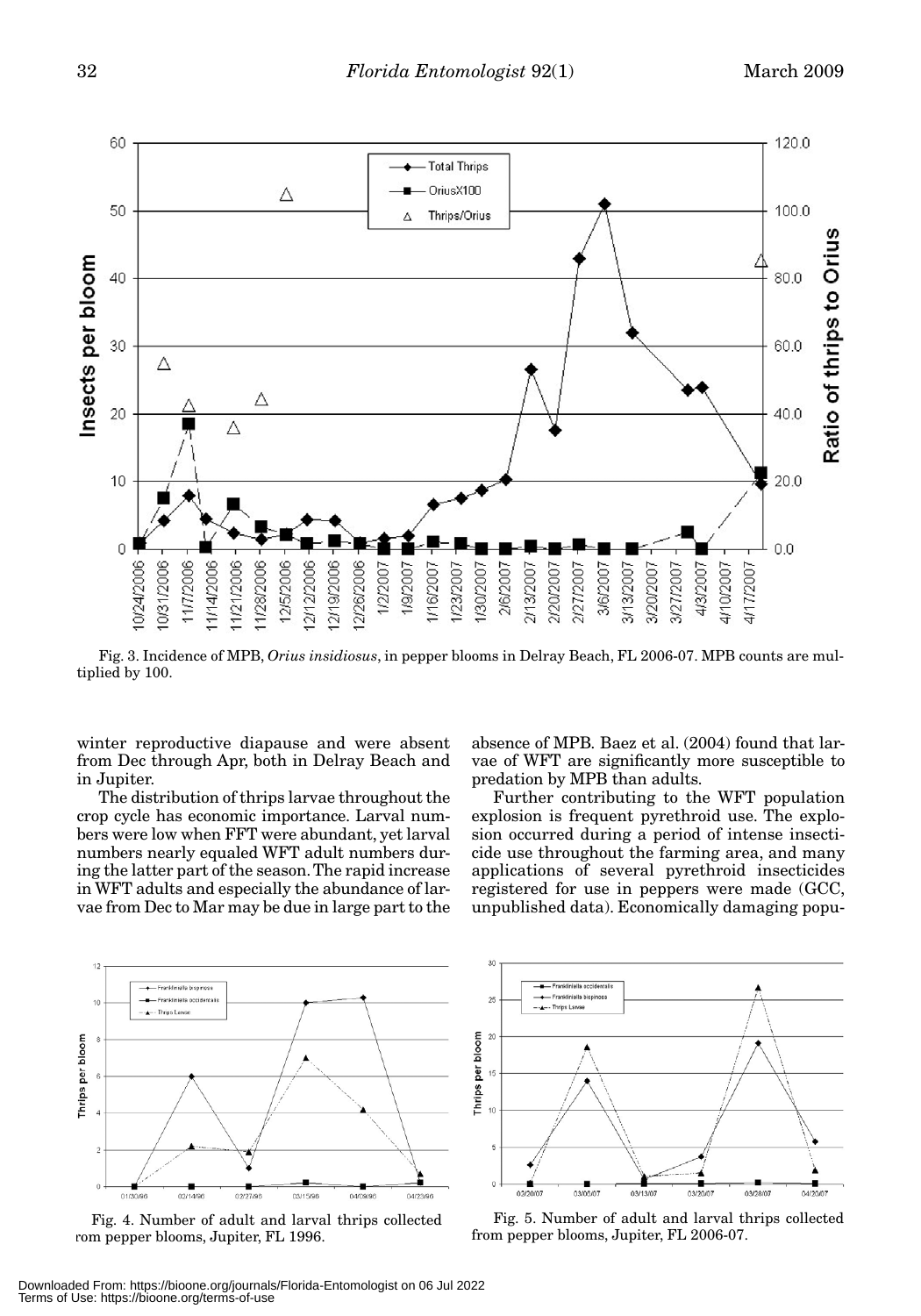

Fig. 6. The impact of insecticides on adult and larval thrips infesting peppers, Fort Pierce, FL May 2007.

lations of the melon thrips, *Thrips palmi*, also have been observed in pepper crops treated regularly with pyrethroids, compared to non-damaging populations where pyrethroid use is restricted (GCC, unpublished data). Similar effects of pyrethroid insecticides on thrips numbers have been reported from vegetable insect control trials in Virginia (Kuhar et al. 2007).



Fig. 7. Impact of minute pirate bugs (MPB) on thrips populations in peppers treated with insecticides, Fort Pierce, FL May 2007.

The most likely way that pyrethroid applications increase thrips populations is their toxicity to beneficial organisms, specifically MPB. The average numbers of thrips and MPB over all sampling dates in the Fort Pierce insecticide trial were clearly affected by the pyrethroid insecticides, permethrin and gamma-cyhalothrin (Table 1 and Fig. 7). The most favorable ratio of thrips to MPB occurred in the untreated check and methoxyfenozide treatment  $(-28:1)$ , followed by the permethrin treatments (~75:1). The ratio in plots treated with gamma-cyhalothrin was over 340 thrips per MPB, clearly too high to allow biological control to occur. The possible stimulation of WFT reproduction, hormoligosis, by pyrethroid insecticides must also be considered, although such increased fecundity has been demonstrated among Thysanoptera only in the citrus thrips, *Scirtothrips citri* (Morse & Zareh 1991). Considering the obvious impact of pyrethroids on MPB, any significant hormoligotic impact on WFT reproduction would synergistically accelerate the rate of population increase.

In summary, WFT populations during the 2006- 07 survey in Delray Beach increased as populations of FFT and MPB declined, resulting in significant economic crop damage. Strategies to avoid such losses in the future must focus on preserving MPB while minimizing the potentially detrimental frequent use of pyrethroid insecticides.